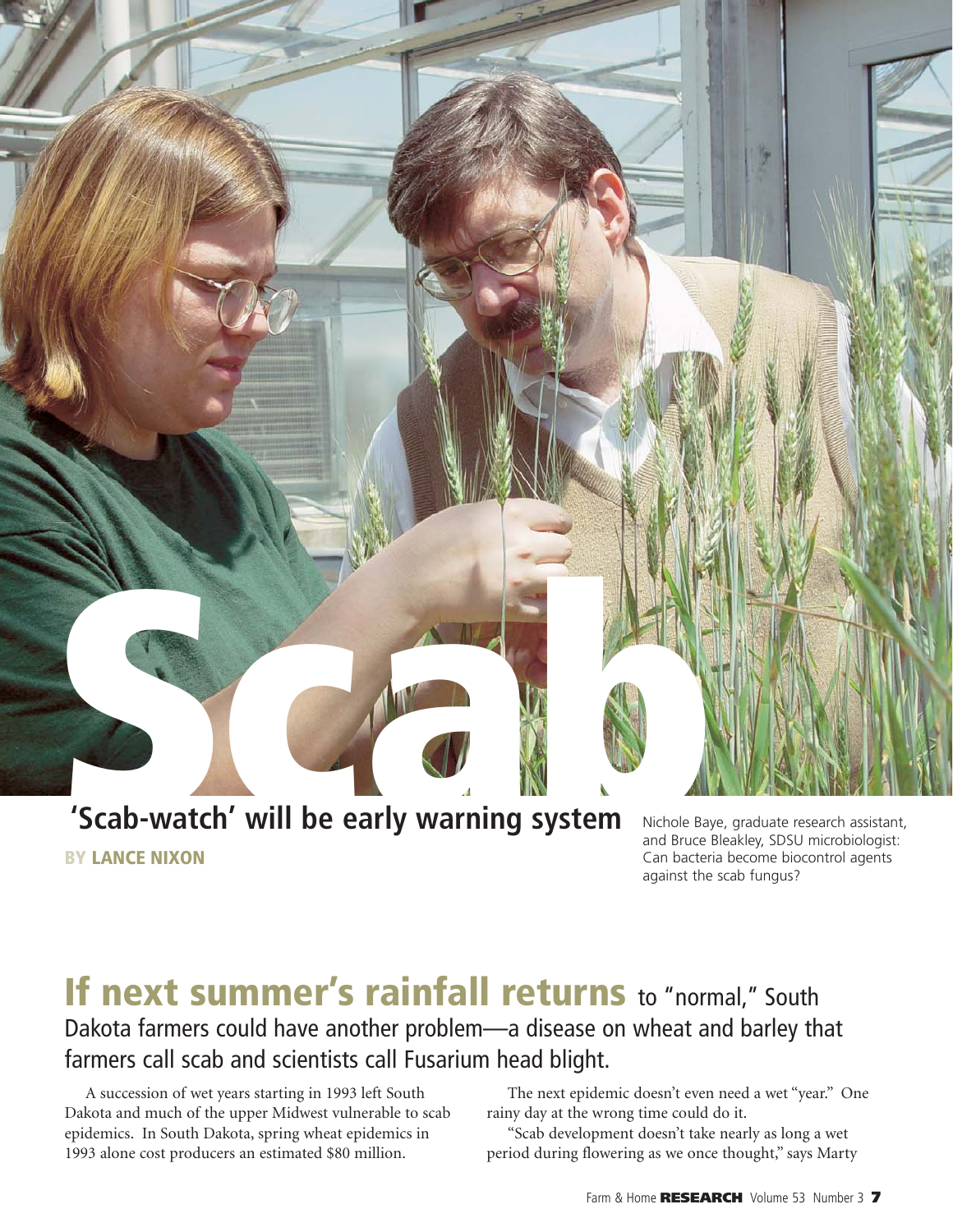

In the lab in a Petri dish, certain strains of bacteria (yellow) will stop the growth of the scab fungus (red). Some antibiotics and enzymes are probably involved. Will the bacteria show an economically worthwhile antagonism to the scab organism in the field?

Draper, Extension plant pathologist. "If you went back and looked at what we said 10 years ago, it would have been based on what was in the literature, which said it needed to be wet for 3 days during flowering to get significant scab.

"We know that that's not true anymore. It's a much shorter period. If we have a single rainfall event, a single day of showers, we can have a lot of scab if the crop is at full flower."

He adds that under such conditions he has seen South Dakota fields with as high as 50% damage.

### **"SCAB-WATCH" NETWORK BEING PREPARED**

Federal, state, and private sector scientists have been working with the wheat and barley industries to get on top of scab problems. The USDA Agricultural Research Service-led U.S. Wheat and Barley Scab Initiative includes:

- use of resistant crop varieties developed through conventional plant breeding or biotechnology,
- alternative residue and rotation management schemes,
- crop protection through chemical and biological controls, and
- detoxification or alternative processing of grain contaminated with toxins, since the disease also causes problems for the food industry in handling the mycotoxin-contaminated grain that is often the result of scab infection.

Draper says the Initiative is perhaps the best example he has seen of land-grant institutions such as SDSU working together and cooperating with federal scientists and private industry to solve a common problem.

At SDSU and other land-grant universities, scientists are designing models that, if they work, will warn producers about conditions right for scab.

"We can take a look at weather data and eventually factor in the spore load in the air, much like we look at mold and pollen counts for allergy sufferers, and give producers in a specific area of the state an idea of whether they're at a higher or lower risk of the disease," Draper says. "That's being piloted this summer."

Draper adds that at least two other factors—no-till farming and the expansion of the corn-producing region northward—call for producers to be on guard against scab.

## **"If we have a single rainfall event, a single day of showers, we can have a lot of scab if the crop is at full flower."**

—MARTY DRAPER, EXTENSION PLANT PATHOLOGIST

The pathogen survives well in stubble, Draper says, and corn stubble is ideal. Similarly, no-till farming, because it keeps more stubble on the land, may require some additional management practices.

"It's probably going to increase your use of fungicides," Draper says. "It should force you to extend the period of time between like or susceptible crops. It may change how many years you allow to pass before you come back to wheat following corn or wheat."

#### **NEW SOURCES OF RESISTANCE**

The testing of new fungicides that could offer better control than the products now available to farmers and the development of new varieties of scab-resistant spring and winter wheats are projects at SDSU, other land-grant universities. and federal research facilities.

Among the entities funding South Dakota State University's ongoing scab research are the South Dakota Wheat Commission, USDA-ARS National Wheat & Barley Scab Initiative, and the Minnesota Wheat & Barley Research & Promotion Council.

Plant pathologist Yue Jin says some of his work at SDSU involves looking for new sources of resistance from exotic materials. Jin coordinates a regional program for germplasm evaluation. Each year he evaluates 1,000 to 1,500 wheat varieties and landraces from around the world in search of scab resistance.

"We are trying to find out how many genes are controlling resistance and how easily we can incorporate that resistance into breeding materials," Jin says. His team also evaluates some 5,000 to 6,000 breeding lines of wheat each year for scab resistance.